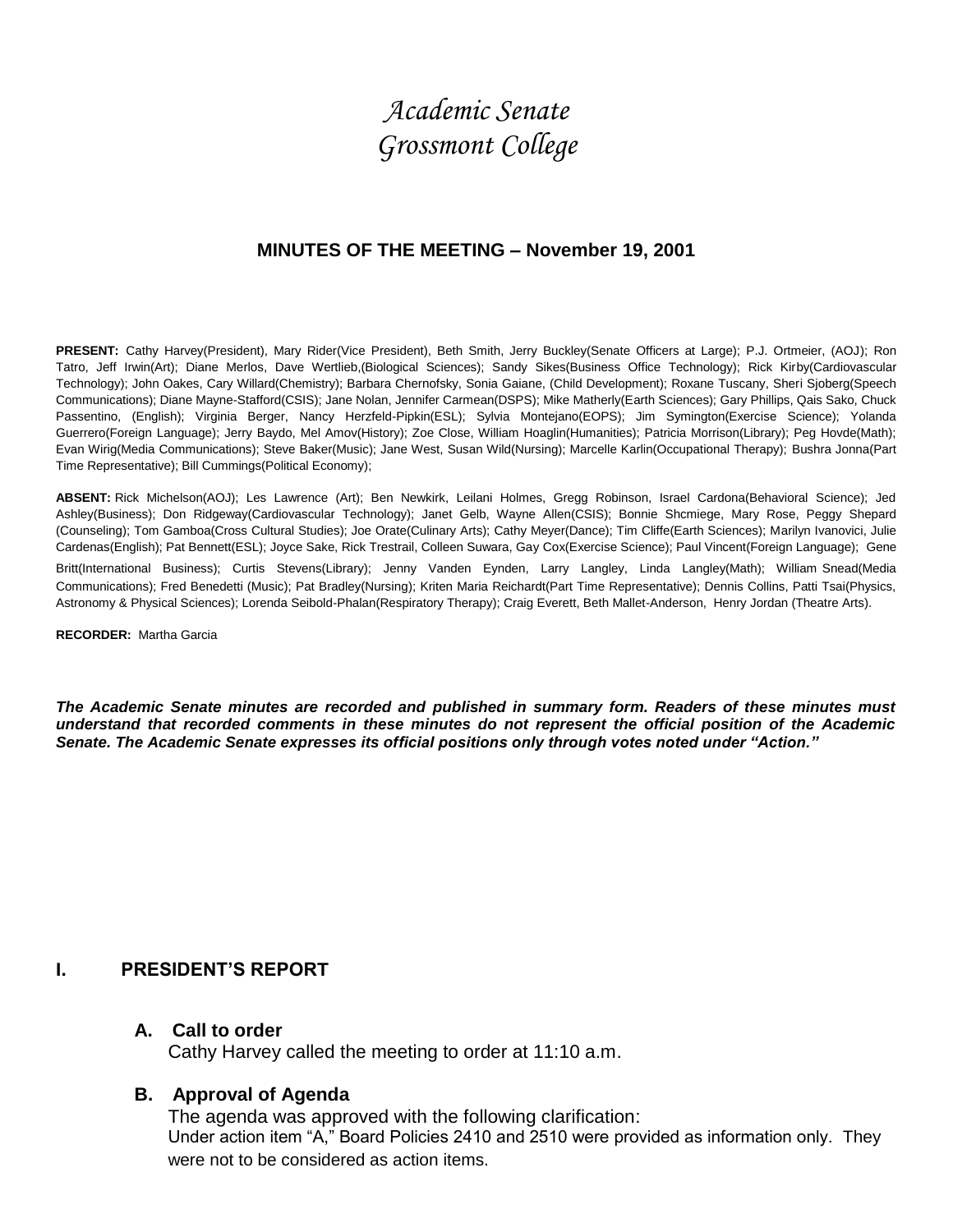### **C. Approval of Minutes**

The minutes of the November 5, 2001, meeting were approved as submitted. **M/S/U Wertlieb/Montejano**

## **D. Proposed 2002-2003 Academic Calendar**

Cathy Harvey informed senators that the Academic Calendar 2002-2003 attached to the senate agenda has been approved by the Calendar Committee, which is composed of representatives from Cuyamaca and Grossmont College. Mel Amov added that the calendar was developed in close alignment with the San Diego State University beginning and ending dates.

## **II. ACTION ITEMS**

## **A. Governing Board Policy Manual, Chaper 4/Academic Policies**

Cathy recalled discussion about the Governing Board Policy Manual, Chapter 4/Academic Policies, presented at the November 5 Academic Senate meeting citing the concern that the Cuyamaca Senate had voiced. Their senate had discussed the policies and wanted to clarify the role of the Academic Senate within the text of the policies. She guided senators through the policies and identified each of the changes that the Cuyamaca College proposed.

**A motion was called to approve the Governing Board Policy Manual, Chapter 4/Academic Policies with the proposed changes.**

**The policies were approved with no objections.**

**M/S/U Wertlieb/Kirby**

**B. Senate Approval of Search and Interview (S&I) Committee for Full Time Faculty Hiring.**

Step 6 of the PE9 (Hiring Regular Faculty Operating Procedure) outlines the responsibilities of the senate in approving faculty members to serve on the Search and Interview Committees for hiring full time faculty. At the November 5 Academic Senate meeting the senate approved the procedure to grant the Search and Interview Committee Chair the authority to act on behalf of the senate president to approve faculty members for the S&I Committees.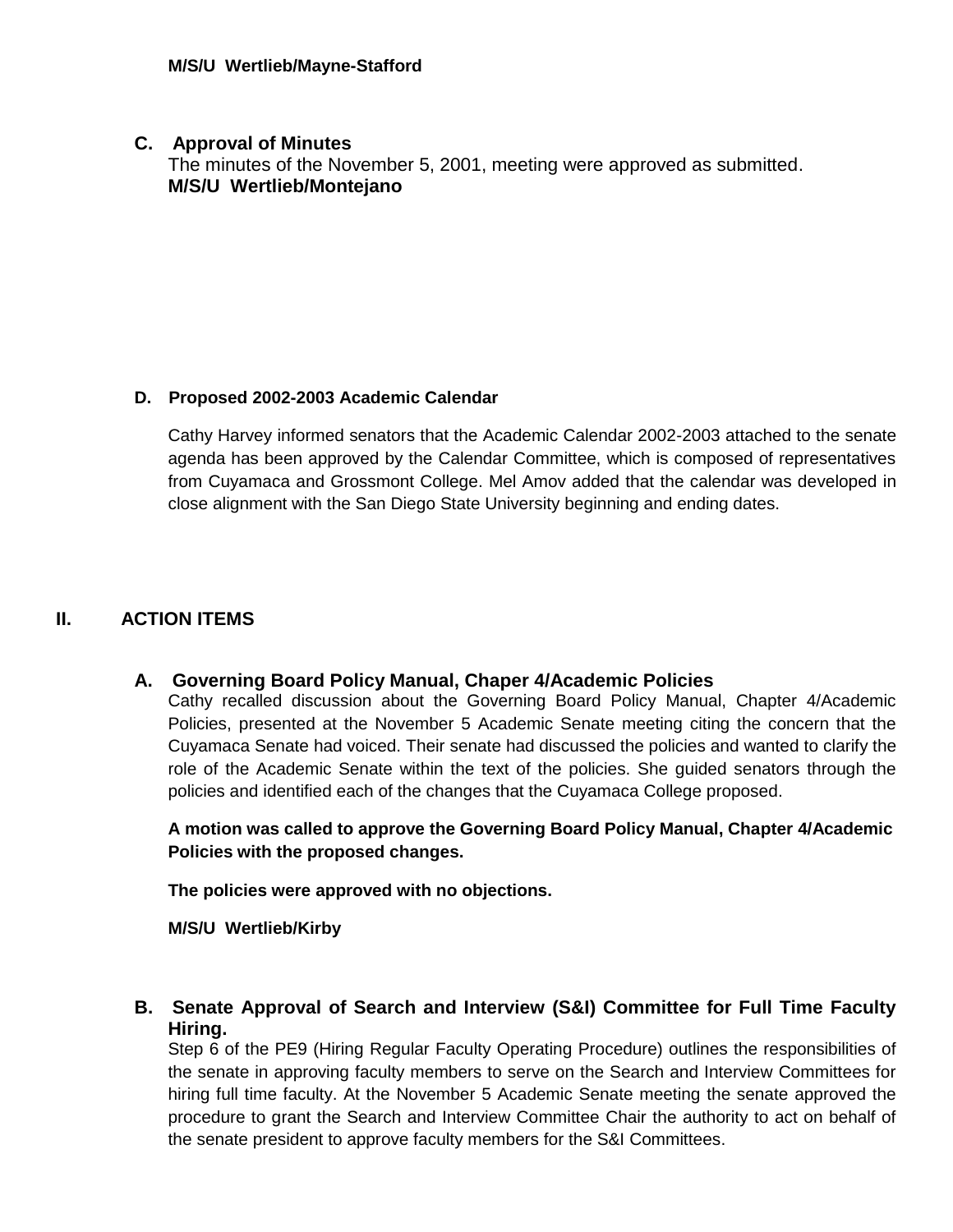The Academic Senate not only has authority to approve faculty members, but is also obligated to approve the entire Search and Interview Committee. Dave Werlieb, Zoe Close, Barbara Chernofsky and Cathy Harvey developed the following proposal as a procedure to respond to concerns about an administrative appointee to a S&I Committee:

*Proposal for how the Senate President responds to concerns about an administrative appointee to a Search and Interview Committee:*

*Step 8 of the PE9 (page 4) reads as follows:*

|  | Advise and consult with the College             |
|--|-------------------------------------------------|
|  | <b>President and Affirmative Action Officer</b> |
|  | regarding desired job related                   |
|  | characteristics of the S&I Committee that       |
|  | <i>the</i><br>not addressed within<br>are       |
|  | membership of the Committee, if any.            |
|  | Upon concurrence of the three parties,          |
|  | and in accordance with respective               |
|  | Academic Senate procedures, finalize            |
|  | the formation of the S&I Committee.             |
|  | <b>Academic Senate President</b>                |

*Protocol for Step 8 of PE9:*

*The name of the administrative appointee is forwarded to the Senate President\*. If the S&I Committee Chair approves the administrative appointee, the Senate President\* notifies the College President and the Affirmative Action Officer. However, if the S&I Committee Chair has any concerns regarding job-related characteristics about the appointee, these concerns are forwarded by the Senate President\* to the College President and to the Affirmative Action Officer.*

*\*or designee*

**The proposal was approved with no objections.**

**M/S/U Wertlieb/Smith**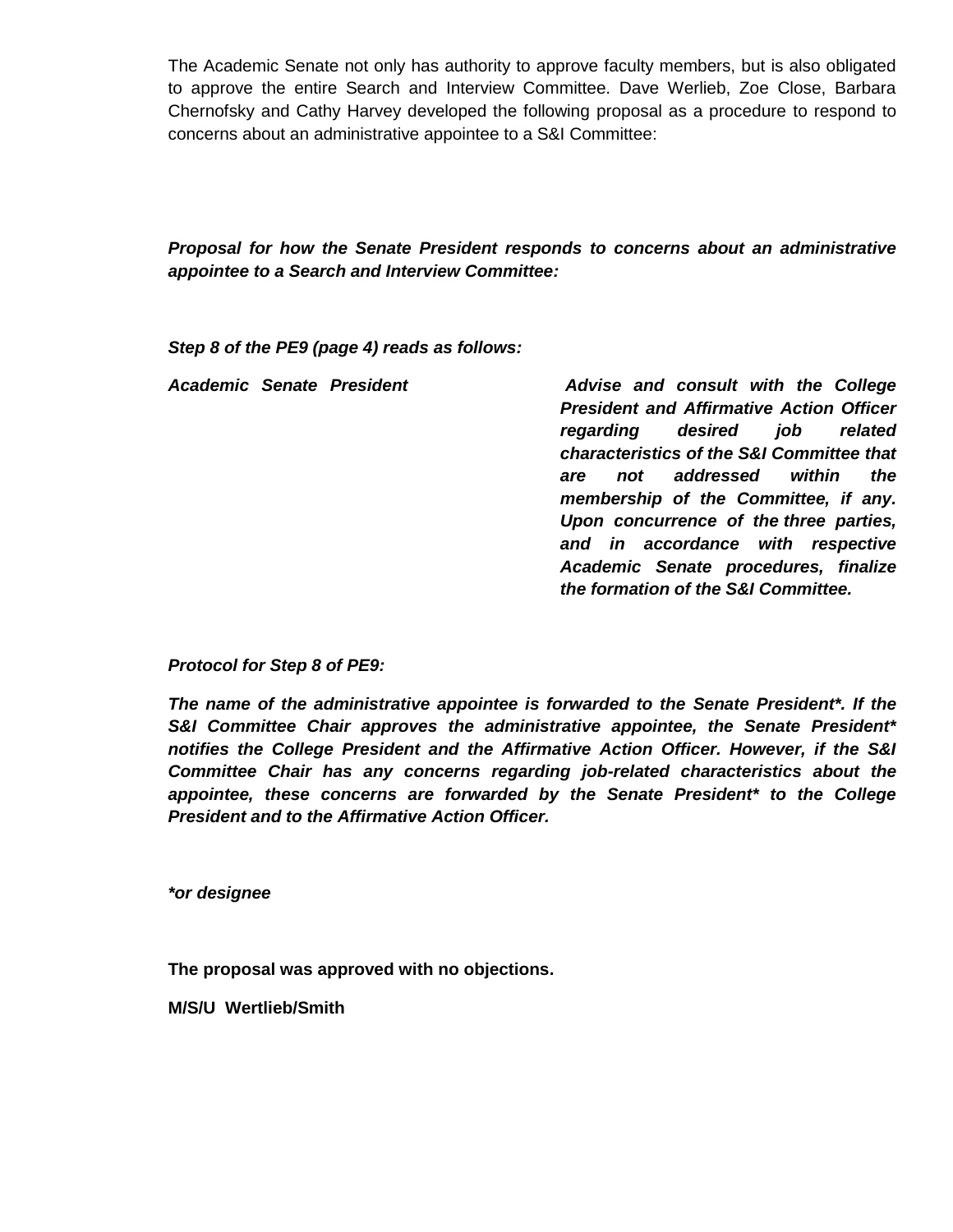# **A. Matriculation Plan**

## **Presented by Jim Fenningham**

The Student Success Committee serves as the Matriculation Advisory Committee. It is the charge of the committee to review and update the Matriculation Plan. Jim Fenningham, as the Student Success Committee Chair, informed senators that the committee has been working on formatting the Matriculation Plan. Several changes were made to the plan to align it with Grossmont College's planning documents. Jim added that the plan has not been updated since 1994; therefore, many changes were required. He will make the plan available as soon as it is finalized.

## **B. Faculty Development Committee Proposal Presented by Mike Matherly**

Mike presented the following Adjunct Faculty Staff Development requirement proposal developed by the Faculty Development Committee:

# *PROPROSAL*

*The Faculty Development Committee recommends that adjunct faculty be given the opportunity to complete staff development hours by December 1st in the Fall semester and May 1st in the Spring semester (dates identified by payroll as timely). Hours not completed by these dates will result in final paychecks being docked.*

*Currently, adjunct faculty are required to complete their hours by the end of the first week of the semester.*

The Faculty Development Proposal was discussed. It will be an action item at the December 3 Academic Senate meeting.

## **C. Student Center Vote**

## **Presented by Peter White**

Peter reported that the number of students participating in the Student Center vote was fewer than the number required which is 20% of the entire student population. However, of those who did vote, 76% were in favor of the project. For this reason, the college is interested in conducting another